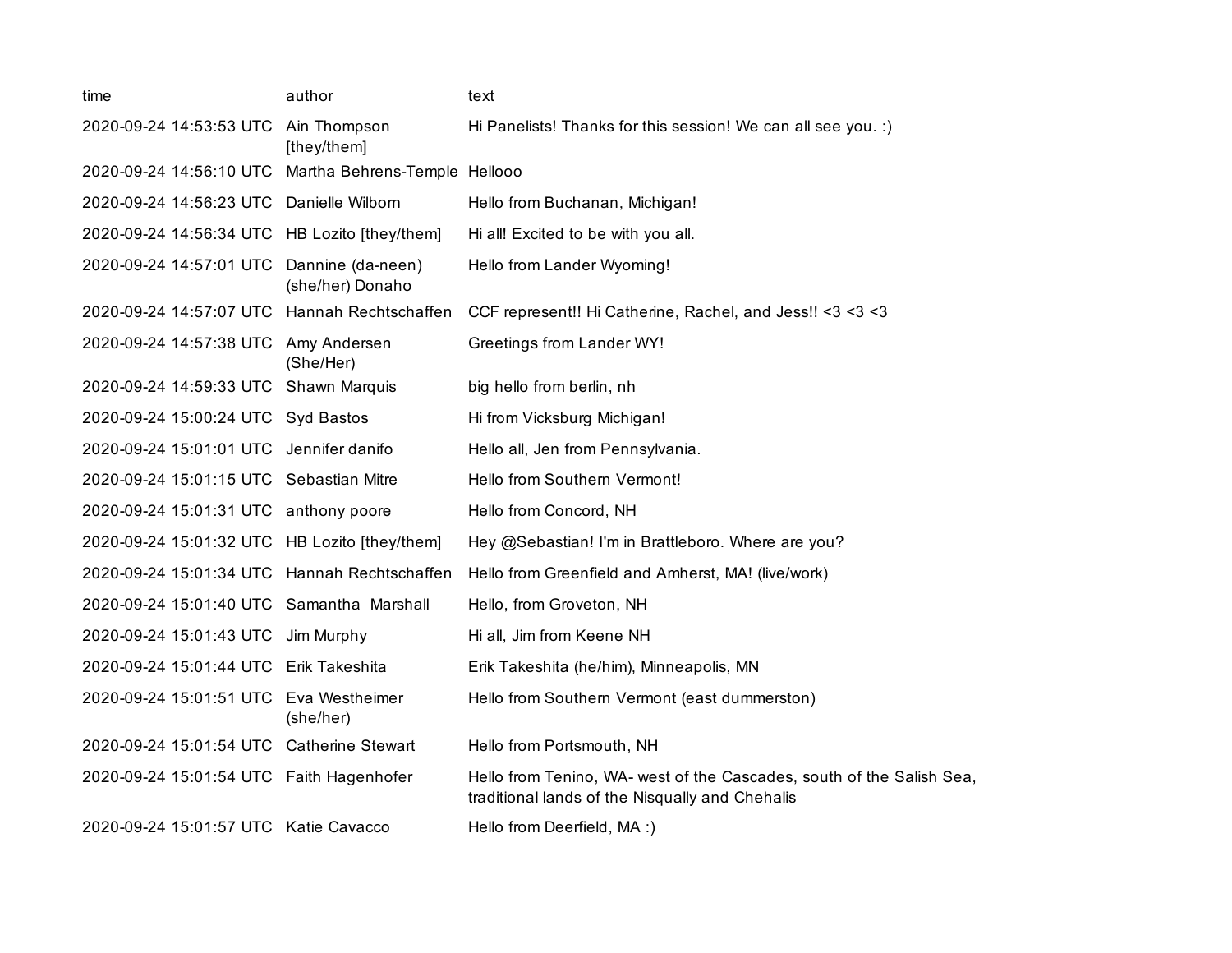| 2020-09-24 15:02:04 UTC Sarah Benning           |                                     | Hi from Keene, NH (she/her)                                                                           |
|-------------------------------------------------|-------------------------------------|-------------------------------------------------------------------------------------------------------|
| 2020-09-24 15:02:14 UTC Sebastian Mitre         |                                     | HB Lozito I'm in Bennington, but soon moving to Putney I hope                                         |
| 2020-09-24 15:02:16 UTC Cory Finch              |                                     | Hello, Ian and Luke from Franklin Pierce here!                                                        |
| 2020-09-24 15:02:23 UTC Sarah Duclos (she/her)  |                                     | Hello from Gonic, New Hampshire!                                                                      |
| 2020-09-24 15:02:26 UTC Sarah Merritt (she/her) |                                     | Sarah Merritt in Carlisle, PA                                                                         |
| 2020-09-24 15:02:31 UTC Kate Easter (she/her)   |                                     | Hello from Limestone in far northern Maine!                                                           |
| 2020-09-24 15:02:46 UTC HB Lozito [they/them]   |                                     | Sebastian Mitre good luck with the move! Feel free to drop a line when/if<br>you get over this way :) |
| 2020-09-24 15:02:48 UTC Lisa Burk-McCoy         |                                     | Hello from Exeter NH!                                                                                 |
| 2020-09-24 15:03:02 UTC Morganna Becker         | (she/her)                           | Hello from Somerville, MA - and my work extends across the New England<br>region. $:-)$               |
| 2020-09-24 15:03:10 UTC Sebastian Mitre         |                                     | Awesomeness HB Lozito Thank you!                                                                      |
|                                                 |                                     | 2020-09-24 15:03:37 UTC Robin Cherof (she/hers) Thank you, Jess, all helpful!                         |
| 2020-09-24 15:05:23 UTC HB Lozito [they/them]   |                                     | Aw, we love the Latchis!                                                                              |
| 2020-09-24 15:05:49 UTC Kate Easter (she/her)   |                                     | Yay for the Latchis! Many good memories of seeing shows there during<br>college.                      |
| 2020-09-24 15:05:59 UTC Sebastian Mitre         |                                     | Love The Latchis gorgeous theater!                                                                    |
| 2020-09-24 15:06:26 UTC                         | <b>Claire Cote</b>                  | Hello from Questa, NM!                                                                                |
| 2020-09-24 15:06:40 UTC Joe Clifford            |                                     | Lebanon, NH                                                                                           |
| 2020-09-24 15:07:03 UTC Shanta Lee Gander       |                                     | HB Lozito, good to see you here <3                                                                    |
| 2020-09-24 15:07:08 UTC                         | Georgia - Tech Maiden<br>Cassimatis | https://native-land.ca/                                                                               |
| 2020-09-24 15:07:34 UTC                         | HB Lozito [they/them]               | Hey, Shanta Lee Gander ! Good to see you here as well.                                                |
| 2020-09-24 15:07:40 UTC Sarah Merritt (she/her) |                                     | Traditional lands of the Sussquehannock.                                                              |
| 2020-09-24 15:08:05 UTC Erik Takeshita          |                                     | Wahpekute, Oceti Sakowin                                                                              |
| 2020-09-24 15:08:17 UTC Sarah Duclos (she/her)  |                                     | Pennacook, Abenaki, Wabanaki Confederacy                                                              |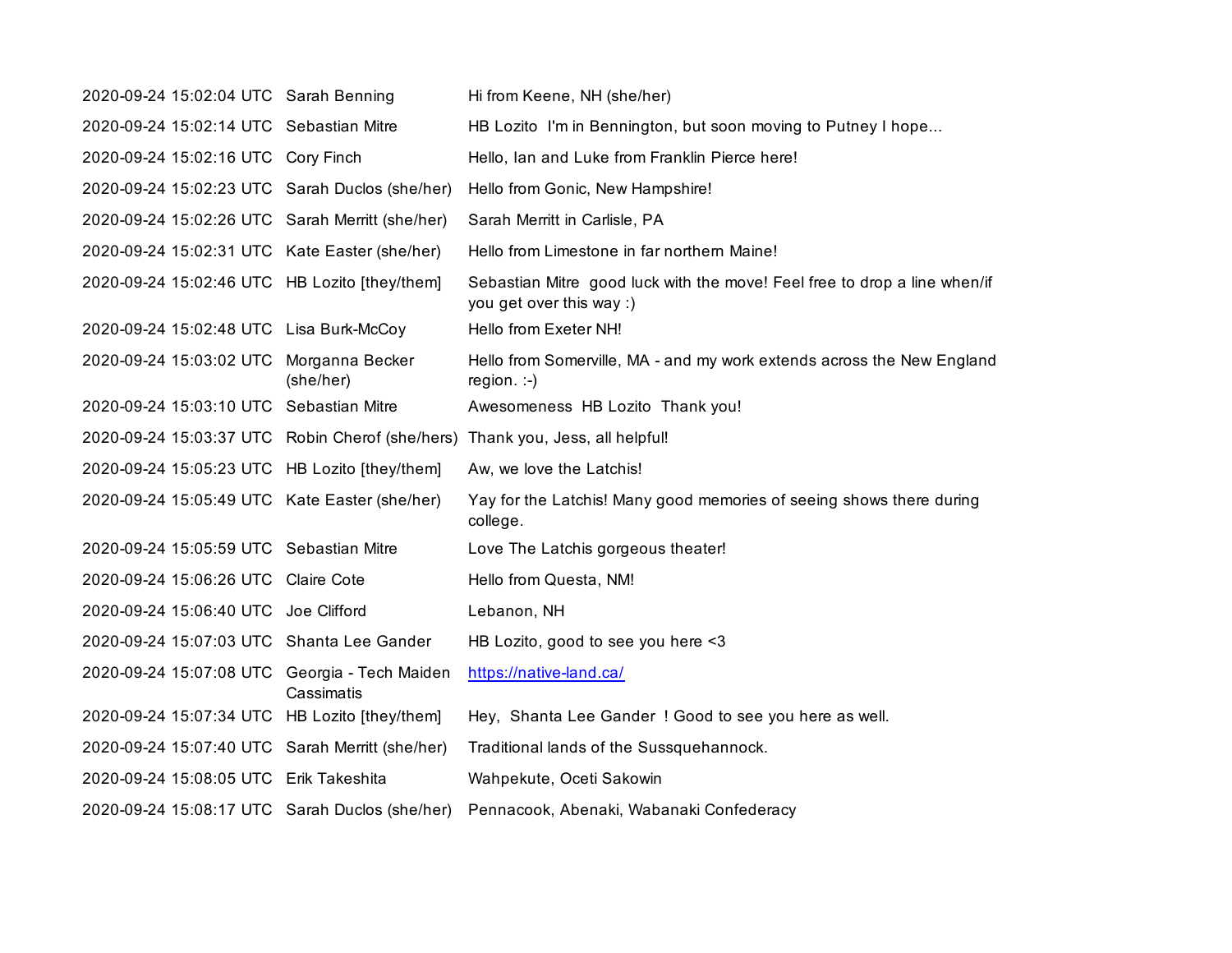|                                                                    | Cassimatis | 2020-09-24 15:08:23 UTC Georgia - Tech Maiden I am in the :Pennacook Wabanaki Confederacy Abenaki / Abénaquis                          |
|--------------------------------------------------------------------|------------|----------------------------------------------------------------------------------------------------------------------------------------|
| 2020-09-24 15:08:38 UTC Sebastian Mitre                            |            | Love the acknowledgment.                                                                                                               |
| 2020-09-24 15:08:50 UTC Syd Bastos                                 |            | Bodéwadmiké (Potawatomi)                                                                                                               |
| 2020-09-24 15:09:03 UTC Hannah Rechtschaffen                       |            | "There are legacies of displacement and migration that bring us ALL to<br>the places we are today." LOVE that and LOVE you, Jess!!! <3 |
| 2020-09-24 15:09:07 UTC Jennifer danifo                            |            | I am on the land of the Lenni-Lenape people.                                                                                           |
| 2020-09-24 15:09:08 UTC Claire Cote                                |            | Traditional Lands of Núu-agha-tuvu-pu (Ute), Numunuu (Comanche),<br>Pueblos, Jicarilla Apache                                          |
| 2020-09-24 15:09:10 UTC Amanda Whitworth                           |            | Lands of the Abenaki!                                                                                                                  |
| 2020-09-24 15:09:18 UTC Katie Cavacco                              |            | I grew up and currently live on Pocumtuck land, at the tail of The Great<br>Beaver (Mt. Sugarloaf)                                     |
| 2020-09-24 15:10:24 UTC Lisa Burk-McCoy                            |            | I'm grateful to acknowledge the Pennacook, Abenaki and Wabanaki<br>communities!                                                        |
| 2020-09-24 15:10:24 UTC Kate Easter (she/her)                      |            | I am on unceded Wabanaki Confederacy territory. Specifically the<br>Mi'kma'ki and Wolastoqiyik Wahsipekuk (Maliseet) lands.            |
| 2020-09-24 15:11:12 UTC Jennifer danifo                            |            | Hello to a fellow humanities council, Anthony. Glad to see us as a part of<br>this conversation on belonging! :)                       |
| 2020-09-24 15:11:21 UTC Dominique Miller                           |            | Greetings from Hampstead, NH. Lands of<br>Pawtucket, Pennacook, Wabanaki Confederacy, Pentucket, Abenaki /                             |
| 2020-09-24 15:11:40 UTC Hannah Rechtschaffen                       |            | In addition to what Katie Cavacco mentioned, acknowledging the<br>Nipmuck people who have come before me here.                         |
| 2020-09-24 15:13:34 UTC Martha Behrens-Temple Pennacook            |            |                                                                                                                                        |
| 2020-09-24 15:13:49 UTC Martha Behrens-Temple Wabanaki Confederacy |            |                                                                                                                                        |
| 2020-09-24 15:14:09 UTC Martha Behrens-Temple Abenaki              |            |                                                                                                                                        |
| 2020-09-24 15:15:39 UTC Amanda Whitworth                           |            | Whoop whoop!!!                                                                                                                         |
| 2020-09-24 15:19:20 UTC Suzanne Butcher                            |            | Abenaki                                                                                                                                |
| 2020-09-24 15:26:23 UTC Martha Behrens-Temple smiling              |            |                                                                                                                                        |
| 2020-09-24 15:28:16 UTC Sebastian Mitre                            |            | Fantastic Catherine! Excited to learn about this                                                                                       |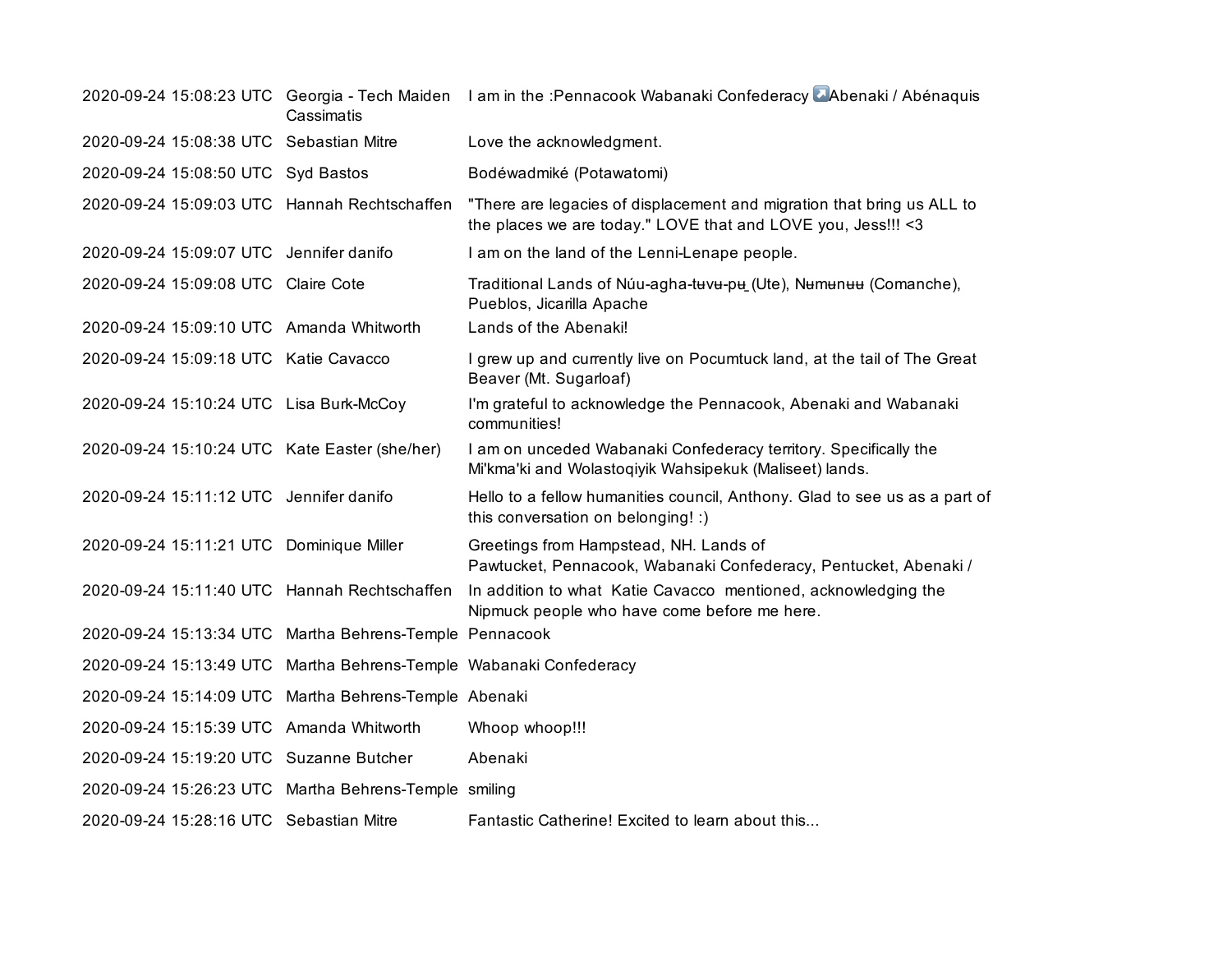| 2020-09-24 15:29:58 UTC Dannine (da-neen)                   | (she/her) Donaho                      | <b>Politics</b>                                                                                       |
|-------------------------------------------------------------|---------------------------------------|-------------------------------------------------------------------------------------------------------|
| 2020-09-24 15:29:59 UTC Sarah Duclos (she/her)              |                                       | Politics                                                                                              |
| 2020-09-24 15:30:04 UTC Kate Easter (she/her)               |                                       | Being fat and okay with it while I'm on the trail.                                                    |
| 2020-09-24 15:30:07 UTC Jennifer danifo                     |                                       | Trauma                                                                                                |
| 2020-09-24 15:30:11 UTC Georgia - Tech Maiden               | Cassimatis                            | Family Divide in Politics                                                                             |
| 2020-09-24 15:30:16 UTC Syd Bastos                          |                                       | a large development in the community                                                                  |
| 2020-09-24 15:30:16 UTC Lisa Burk-McCoy                     |                                       | politics                                                                                              |
| 2020-09-24 15:30:17 UTC anthony poore                       |                                       | Imposter syndrome                                                                                     |
| 2020-09-24 15:30:19 UTC                                     | Dannine (da-neen)<br>(she/her) Donaho | religion                                                                                              |
| 2020-09-24 15:30:21 UTC Leslie Price (She/Her)              |                                       | Race                                                                                                  |
| 2020-09-24 15:30:22 UTC Jessica Gelter (she/her)            |                                       | Work addiction as a coping mechanism                                                                  |
| 2020-09-24 15:30:22 UTC HB Lozito [they/them]               |                                       | <3 <3 <3 for these responses!                                                                         |
| 2020-09-24 15:30:26 UTC HB Lozito [they/them]               |                                       | White supremacy                                                                                       |
| 2020-09-24 15:30:30 UTC Sarah Merritt (she/her)             |                                       | a family member who is afraid to come out of the closet because how others will react                 |
| 2020-09-24 15:30:31 UTC Martha Shepp                        |                                       | How I'm perceived as very organized but am feeling frantic and out of time and it's stressful         |
| 2020-09-24 15:30:32 UTC Faith Hagenhofer                    |                                       | a kind of envy for the "successful artists", who have located themselves urbanly, which I<br>have not |
| 2020-09-24 15:30:35 UTC Lisa Burk-McCoy                     |                                       | yes! to imposter syndrome, thanks Anthony                                                             |
| 2020-09-24 15:30:35 UTC Hannah Rechtschaffen                |                                       | Seeing all sides of everything                                                                        |
| 2020-09-24 15:30:36 UTC Shanta Lee Gander                   |                                       | how to respond to this moment when there is so much hurt                                              |
| 2020-09-24 15:30:36 UTC Amanda Whitworth                    |                                       | Leadership is not how I perceived it would be                                                         |
| 2020-09-24 15:30:37 UTC Martha Behrens-Temple not belonging |                                       |                                                                                                       |
| 2020-09-24 15:30:51 UTC Shanta Lee Gander                   |                                       | And by that, I mean everything happening around race                                                  |
|                                                             |                                       |                                                                                                       |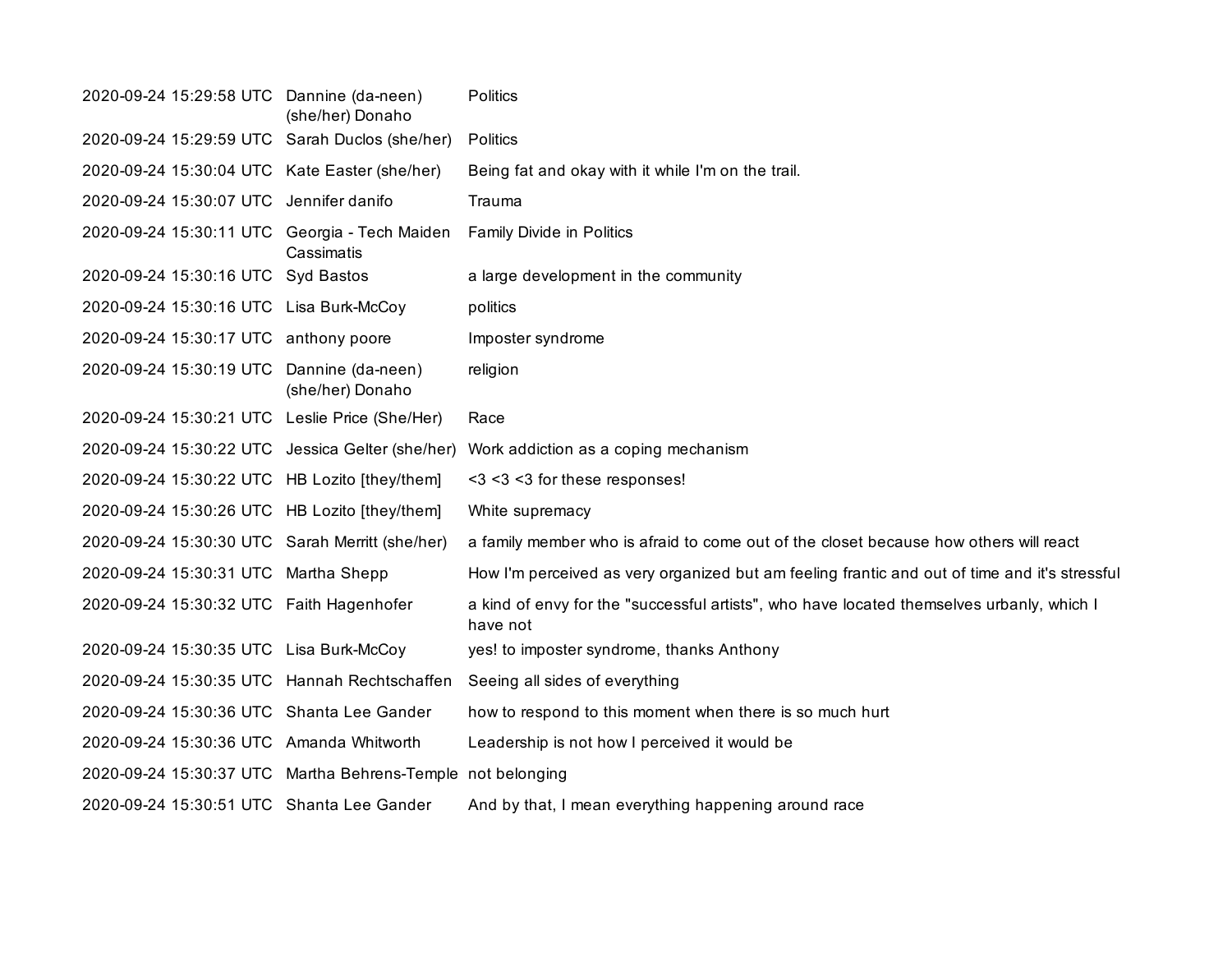| 2020-09-24 15:31:06 UTC Dannine (da-neen)       | (she/her) Donaho | perfect pronunciation!                                                                                        |
|-------------------------------------------------|------------------|---------------------------------------------------------------------------------------------------------------|
| 2020-09-24 15:31:10 UTC Sebastian Mitre         |                  | I am a Mexican American living in Vermont. I am concerned about how heavily armed people<br>are around here.  |
| 2020-09-24 15:33:36 UTC Dannine (da-neen)       | (she/her) Donaho | why are you afraid?                                                                                           |
| 2020-09-24 15:33:40 UTC Sarah Merritt (she/her) |                  | How do others work to overcome imposter syndrome                                                              |
| 2020-09-24 15:33:44 UTC HB Lozito [they/them]   |                  | What constitutes "success" for you?                                                                           |
| 2020-09-24 15:33:48 UTC Georgia - Tech Maiden   | Cassimatis       | Does it really matter at the end of the day?                                                                  |
| 2020-09-24 15:33:56 UTC Sarah Duclos (she/her)  |                  | How might we develop healthier coping strategies other than work?                                             |
| 2020-09-24 15:33:57 UTC Martha Shepp            |                  | am i selfish                                                                                                  |
| 2020-09-24 15:33:58 UTC Syd Bastos              |                  | How do we create that safe space to have the conversation?                                                    |
|                                                 |                  | 2020-09-24 15:34:03 UTC Martha Behrens-Temple how do you know who is not an imposter?                         |
|                                                 |                  | 2020-09-24 15:34:03 UTC Robin Cherof (she/hers) Can we make space for the other political side in the arts?   |
| 2020-09-24 15:34:04 UTC Jennifer danifo         |                  | why can't we recognize and talk openly about trauma?                                                          |
| 2020-09-24 15:34:04 UTC Amy Andersen            |                  | What are my blindspots around my whiteness?                                                                   |
| 2020-09-24 15:34:05 UTC anthony poore           | (CholUn)         | Why do I feel as if I am not enough = Imposter syndrome                                                       |
| 2020-09-24 15:34:07 UTC Lisa Burk-McCoy         |                  | What does it mean to feel whole?                                                                              |
| 2020-09-24 15:34:16 UTC Hannah Rechtschaffen    |                  | Why are differences/changes/new ideas so scary to people? Why are they not exciting?<br>How do we transition? |
| 2020-09-24 15:34:35 UTC Sebastian Mitre         |                  | Why is it so hard to realize we are ONE MIND?                                                                 |
| 2020-09-24 15:34:57 UTC Hannah Rechtschaffen    |                  | Heck yes to THAT, Sebastian Mitre                                                                             |
| 2020-09-24 15:35:36 UTC Syd Bastos              |                  | Felt panic is my elephant important enough?                                                                   |
| 2020-09-24 15:36:37 UTC Syd Bastos              |                  | 3                                                                                                             |
| 2020-09-24 15:36:39 UTC Martha Shepp            |                  | $\overline{2}$                                                                                                |
| 2020-09-24 15:37:20 UTC Sebastian Mitre         |                  | Wow great question. It's working me                                                                           |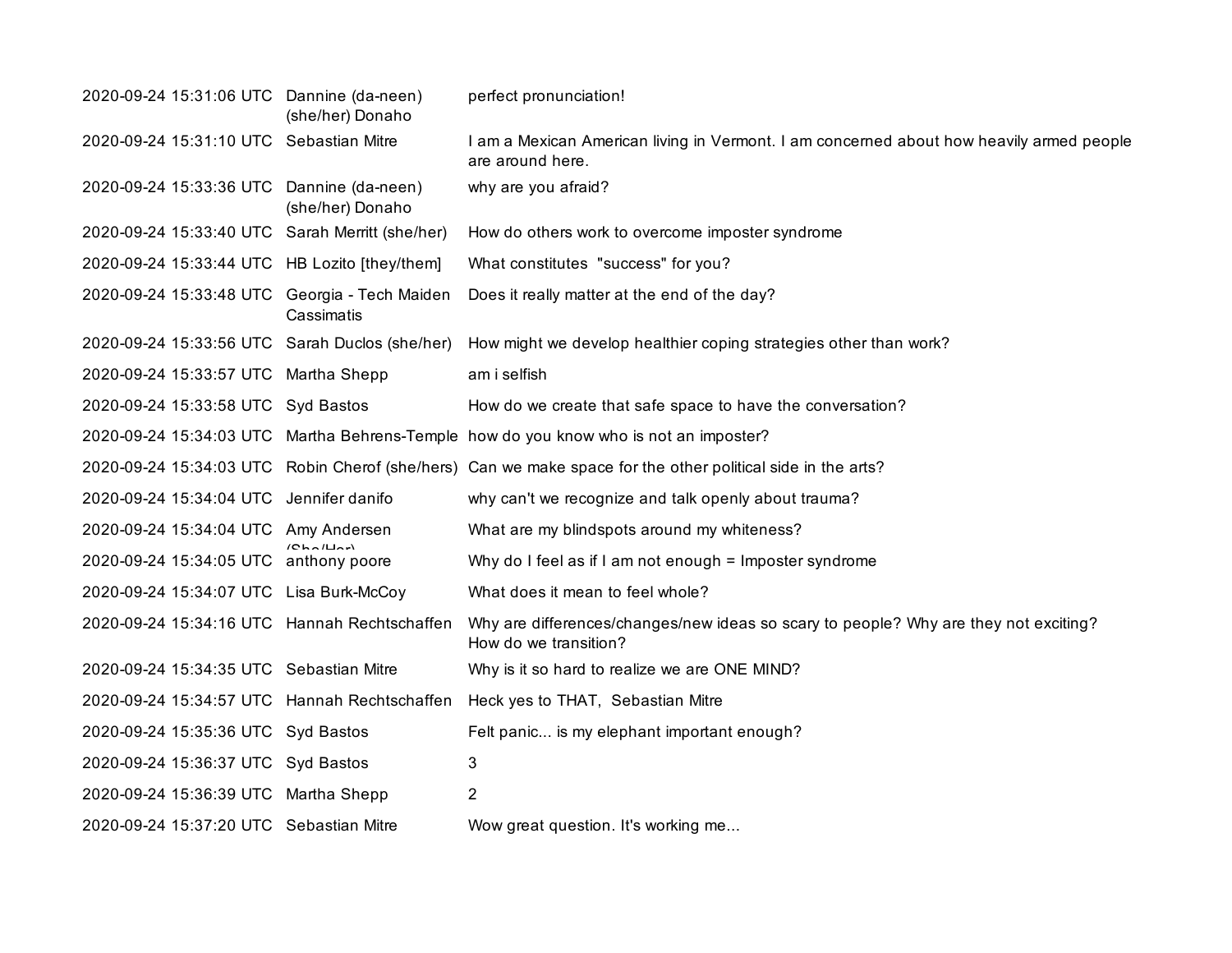| 2020-09-24 15:38:29 UTC Sophie Barksdale                               |                  | Action plans are a fantastic piece - having something tangible to take away, to take practical<br>steps. This is great Catherine!                                                                                        |
|------------------------------------------------------------------------|------------------|--------------------------------------------------------------------------------------------------------------------------------------------------------------------------------------------------------------------------|
| 2020-09-24 15:38:35 UTC Sarah Duclos (she/her)                         |                  | For the workaholics - The Nap Ministry                                                                                                                                                                                   |
| 2020-09-24 15:38:41 UTC Dannine (da-neen)                              | (she/her) Donaho | Create art-stickers, posters, etc centered around positivities, affirmations, connections                                                                                                                                |
| 2020-09-24 15:38:44 UTC Brianna Drohen                                 |                  | Hello from LaunchSpace, a community makerspace in Orange, MA.                                                                                                                                                            |
| 2020-09-24 15:38:48 UTC Georgia - Tech Maiden                          | Cassimatis       | https://www.google.com/search?q=crucial+conversations+book&sxsrf=ALeKk0116W1YYyfm<br>N0543WwLwdLAQOo1dQ:1600961909548&source=lnms&tbm=shop&sa=X&ved=2ahUKEwj<br>uoKvvj4LsAhUcmHIEHZTID50Q AUoAXoECCIQAw&biw=1263&bih=831 |
| 2020-09-24 15:38:49 UTC Kate Easter (she/her)                          |                  | unlikelyhikers.com, Out in the Open is always a go to for me, OutMaine, The Venture Out<br>Project                                                                                                                       |
| 2020-09-24 15:38:55 UTC Georgia - Tech Maiden                          | Cassimatis       | <b>Crutial Conversations - Book</b>                                                                                                                                                                                      |
|                                                                        |                  | 2020-09-24 15:39:00 UTC Martha Behrens-Temple visit studios, talk to the artists                                                                                                                                         |
| 2020-09-24 15:39:12 UTC Sarah Merritt (she/her)                        |                  | Presence - Book                                                                                                                                                                                                          |
| 2020-09-24 15:39:37 UTC Claire Cote                                    |                  | Catherine Stewart Can you or someone post your series of questions here in the chat? I<br>missed a couple at the beginning. Thanks!                                                                                      |
| 2020-09-24 15:39:46 UTC Katie Cavacco                                  |                  | Truth Be Told podcast                                                                                                                                                                                                    |
| 2020-09-24 15:40:45 UTC Georgia - Tech Maiden                          | Cassimatis       | Its my go to on most conversations                                                                                                                                                                                       |
| 2020-09-24 15:40:48 UTC Sebastian Mitre                                |                  | Meditation centers, Community meditation resources, talks about spirituality and quantum<br>theory. Bringing speakers from different fields that connect us to the knowledge that WE<br>ARE ALL ONE MIND.                |
| 2020-09-24 15:41:13 UTC Sebastian Mitre                                |                  | I guess Im about a 6-7 in my preparation to face my elephant.                                                                                                                                                            |
| 2020-09-24 15:42:17 UTC Sebastian Mitre                                |                  | Yeahhh! Thank you!!! Hannah Rechtschaffen                                                                                                                                                                                |
| 2020-09-24 15:42:42 UTC Faith Hagenhofer                               |                  | thinking of resources, I'm a bit troubled that in the speed f it my "go tos" are always the<br>same folks                                                                                                                |
| 2020-09-24 15:43:58 UTC Catherine Stewart                              |                  | Top of Play                                                                                                                                                                                                              |
| 2020-09-24 15:44:22 UTC Syd Bastos                                     |                  | I'm ok                                                                                                                                                                                                                   |
| 2020-09-24 15:44:28 UTC Jessica Gelter (she/her) I don't need any help |                  |                                                                                                                                                                                                                          |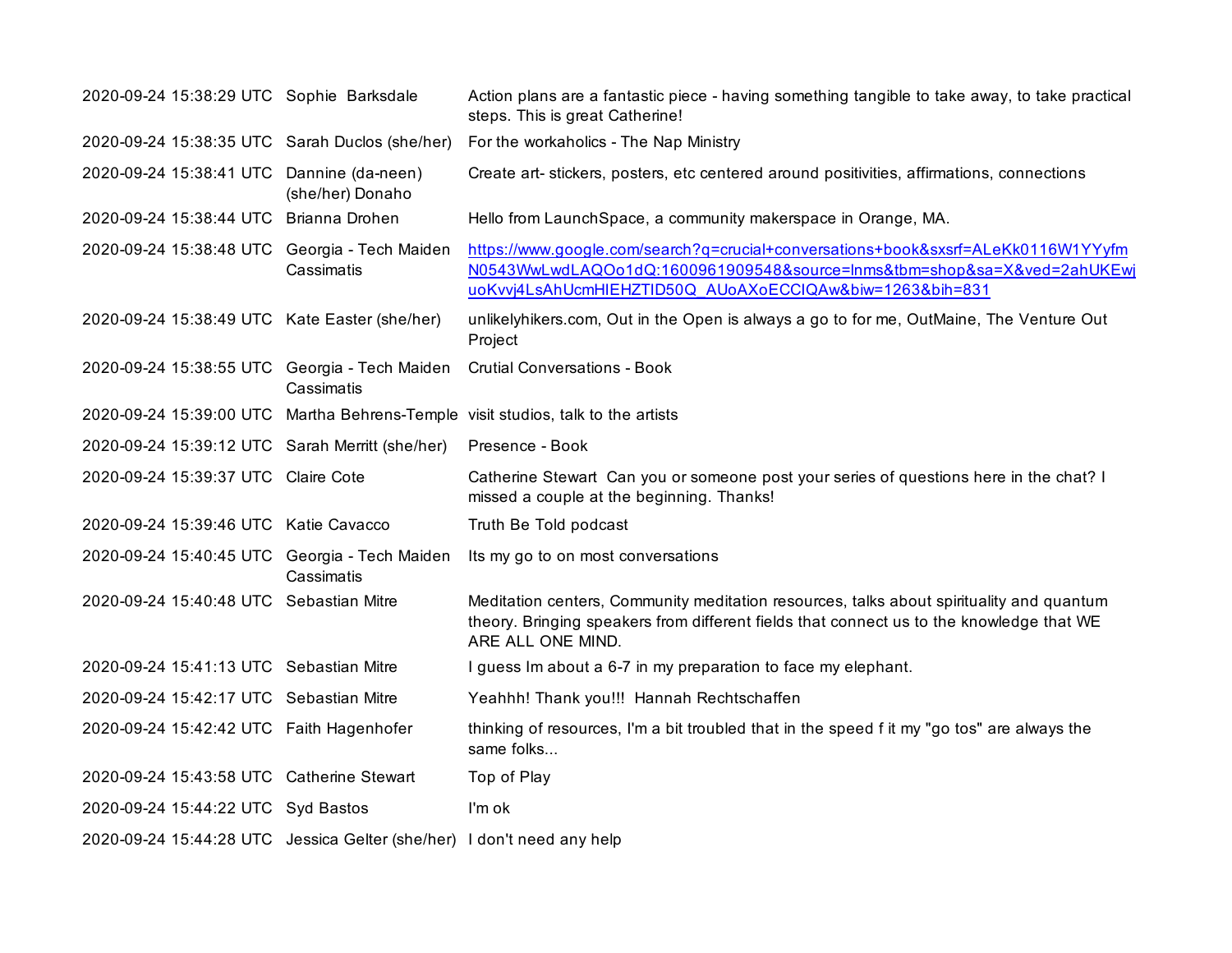| 2020-09-24 15:44:30 UTC | Martha Behrens-Temple I'm an artist   |                                                    |
|-------------------------|---------------------------------------|----------------------------------------------------|
| 2020-09-24 15:44:32 UTC | Sarah Merritt (she/her)               | I don't have to belong                             |
| 2020-09-24 15:44:33 UTC | Dannine (da-neen)<br>(she/her) Donaho | I don't care how many friends I have               |
| 2020-09-24 15:44:35 UTC | Faith Hagenhofer                      | I'm one of you                                     |
| 2020-09-24 15:44:38 UTC | Lisa Burk-McCoy                       | I am worthy                                        |
| 2020-09-24 15:44:38 UTC | Sarah Duclos (she/her)                | I am a confident expert in my field                |
| 2020-09-24 15:44:39 UTC | Jennifer danifo                       | I'm an introvert                                   |
| 2020-09-24 15:44:40 UTC | Kate Easter (she/her)                 | Enh, I'm good.                                     |
| 2020-09-24 15:44:45 UTC | Robin Cherof (she/hers)               | It's fine that my friends don't live here          |
| 2020-09-24 15:44:45 UTC | Georgia - Tech Maiden<br>Cassimatis   | i feel chaotic                                     |
| 2020-09-24 15:44:46 UTC | HB Lozito [they/them]                 | This pandemic isn't a problem at all               |
| 2020-09-24 15:44:58 UTC | Claire Cote                           | Sure, I can do that, be that.                      |
| 2020-09-24 15:45:03 UTC | Georgia - Tech Maiden<br>Cassimatis   | wouldn't you say most do?                          |
| 2020-09-24 15:45:04 UTC | Dannine (da-neen)<br>(she/her) Donaho | What plans do you have this weekend?               |
| 2020-09-24 15:45:06 UTC | Syd Bastos                            | What do you have planned for the weekend           |
| 2020-09-24 15:45:08 UTC |                                       | Martha Behrens-Temple where did you go to college? |
| 2020-09-24 15:45:11 UTC | Sarah Merritt (she/her)               | Why do you care so much about what others think    |
| 2020-09-24 15:45:13 UTC | Sophie Barksdale                      | Do you self sensor?                                |
| 2020-09-24 15:45:14 UTC | Hannah Rechtschaffen                  | What are you doing to block your own belonging?    |
| 2020-09-24 15:45:16 UTC | Faith Hagenhofer                      | What makes you think you belong here?              |
| 2020-09-24 15:45:17 UTC | Sarah Duclos (she/her)                | Why don't you celebrate your contributions?        |
| 2020-09-24 15:45:18 UTC | Jessica Gelter (she/her)              | Where do you come from?                            |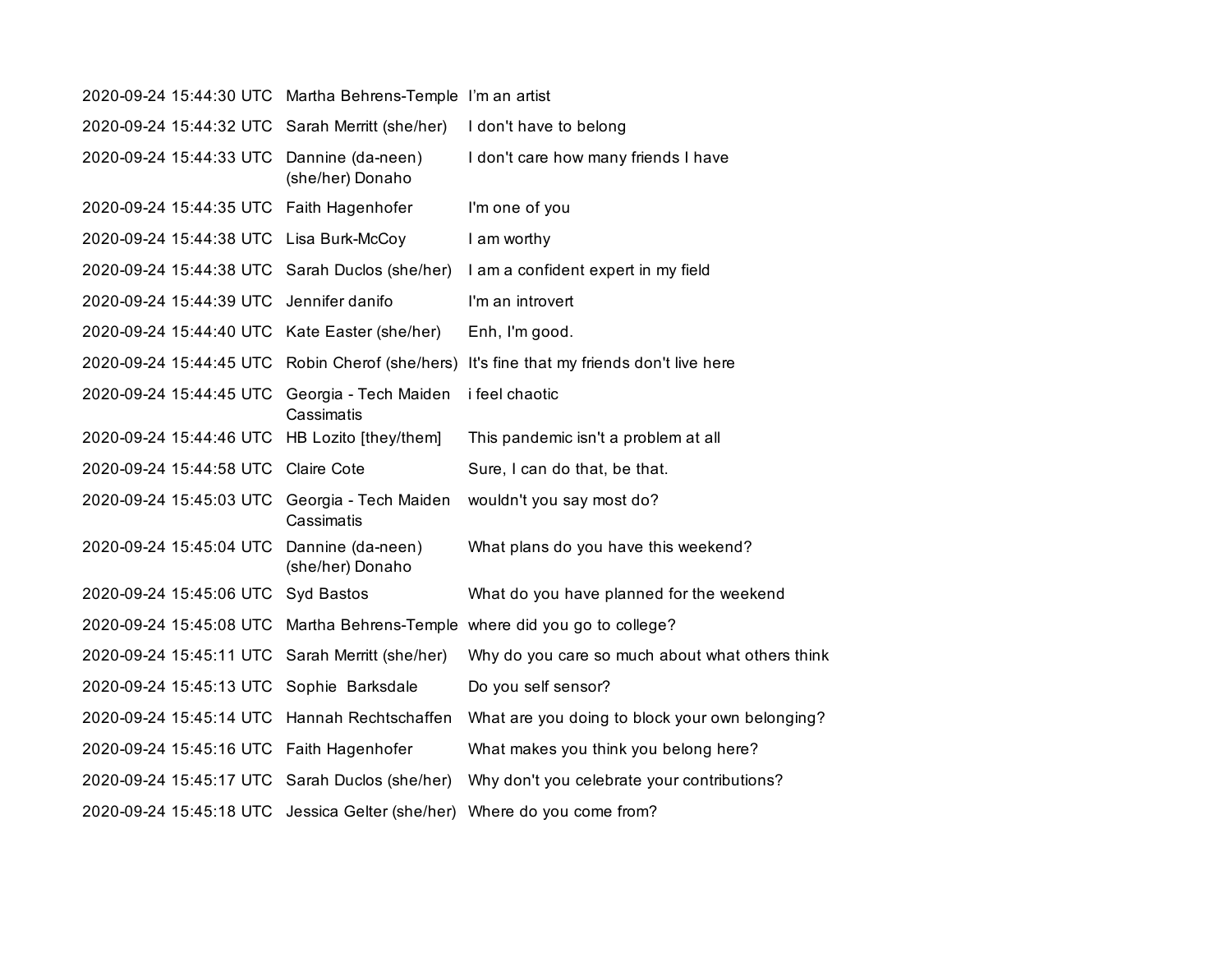| 2020-09-24 15:45:19 UTC Amy Andersen                             | (She/Her)        | What do you do?                                                                                    |
|------------------------------------------------------------------|------------------|----------------------------------------------------------------------------------------------------|
| 2020-09-24 15:45:26 UTC Lisa Burk-McCoy                          |                  | What expertise do you bring?                                                                       |
| 2020-09-24 15:45:31 UTC Martha Behrens-Temple im an artist       |                  |                                                                                                    |
| 2020-09-24 15:45:36 UTC Dannine (da-neen)                        | (she/her) Donaho | Well, I really need to do my laundry and wash my hair.                                             |
| 2020-09-24 15:45:41 UTC Syd Bastos                               |                  | Contributions - they aren't that significant                                                       |
| 2020-09-24 15:45:44 UTC Brittney Stevenson                       |                  | I always belong no matter what anyone says                                                         |
| 2020-09-24 15:45:49 UTC Dominique Miller                         |                  | I do everything                                                                                    |
| 2020-09-24 15:45:52 UTC Georgia - Tech Maiden                    | Cassimatis       | Because I don't what to make a big deal when things are much harder for many others else<br>where. |
|                                                                  |                  | 2020-09-24 15:45:52 UTC Jessica Gelter (she/her) Sometimes I censor to make others feel better     |
| 2020-09-24 15:45:53 UTC Martha Shepp                             |                  | There's too much to do and only I can do it!                                                       |
| 2020-09-24 15:45:59 UTC Hannah Rechtschaffen                     |                  | If I belong here, I'm told I can't belong there. I don't want to choose.                           |
| 2020-09-24 15:46:00 UTC Faith Hagenhofer                         |                  | I'm willing to do the work with you                                                                |
| 2020-09-24 15:46:00 UTC Sarah Merritt (she/her)                  |                  | I don't celebrate my contributions because it feels uncomfortable.                                 |
| 2020-09-24 15:46:09 UTC Sarah Duclos (she/her)                   |                  | My fear blocks my belonging.                                                                       |
| 2020-09-24 15:46:13 UTC Syd Bastos                               |                  | I want to belong!!!!                                                                               |
| 2020-09-24 15:46:14 UTC Sarah Merritt (she/her)                  |                  | My work makes a difference.                                                                        |
| 2020-09-24 15:46:14 UTC HB Lozito [they/them]                    |                  | We have always been here!                                                                          |
|                                                                  |                  | 2020-09-24 15:46:17 UTC Robin Cherof (she/hers) how do you even make friends as an adult?!?!?!     |
| 2020-09-24 15:46:17 UTC Hannah Rechtschaffen                     |                  | We're getting in our own way!!!                                                                    |
|                                                                  |                  | 2020-09-24 15:46:19 UTC Sarah Duclos (she/her) FEAR IS ALL IN MY HEAD!                             |
| 2020-09-24 15:46:20 UTC Martha Behrens-Temple WE ARE ALL ONE !!! |                  |                                                                                                    |
| 2020-09-24 15:46:21 UTC Brittney Stevenson                       |                  | I have just as much right to be here as anyone else!!!                                             |
| 2020-09-24 15:46:21 UTC Georgia - Tech Maiden                    | Cassimatis       | WE BELONG ALL THE TIME                                                                             |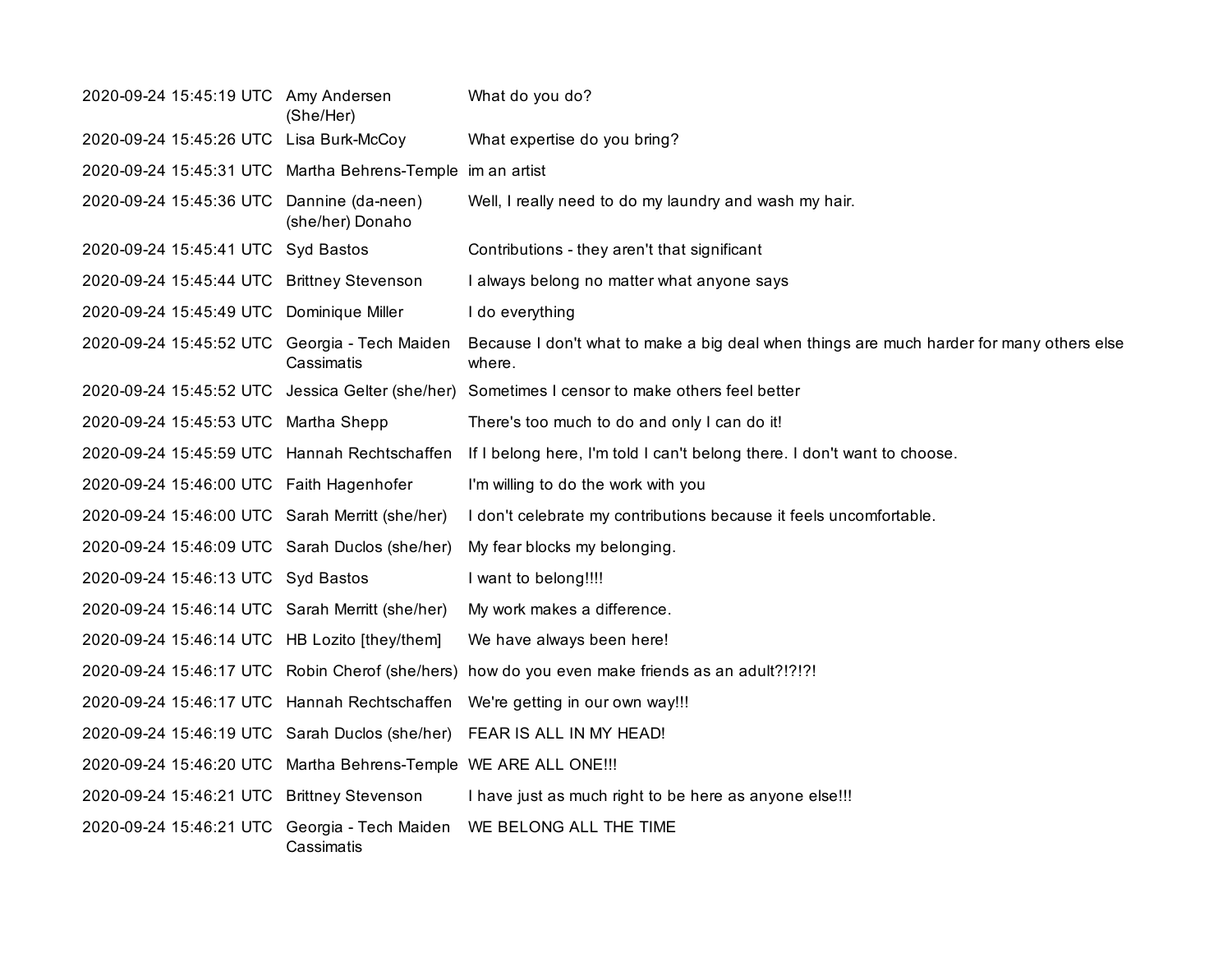| 2020-09-24 15:46:22 UTC Faith Hagenhofer                           |                                       | and I guarantee I'll be awkward sometimes                                       |
|--------------------------------------------------------------------|---------------------------------------|---------------------------------------------------------------------------------|
| 2020-09-24 15:46:23 UTC                                            | Dannine (da-neen)<br>(she/her) Donaho | I wish someone would call me!                                                   |
| 2020-09-24 15:46:23 UTC Jessica Gelter (she/her)                   |                                       | I want you to feel like you belong with me near me and around me!!              |
| 2020-09-24 15:46:47 UTC Sarah Duclos (she/her)                     |                                       | What fears are all in your head?                                                |
| 2020-09-24 15:46:47 UTC Dannine (da-neen)                          | (she/her) Donaho                      | How do you feel like you belong, is it the same for everyone?                   |
| 2020-09-24 15:46:49 UTC Kate Easter (she/her)                      |                                       | Solitude isn't the same as loneliness.                                          |
|                                                                    |                                       | 2020-09-24 15:46:51 UTC Martha Behrens-Temple what can I do to help all belong? |
| 2020-09-24 15:46:52 UTC Syd Bastos                                 |                                       | What am I doing to make others feel they belong?                                |
| 2020-09-24 15:46:52 UTC Georgia - Tech Maiden                      | Cassimatis                            | How can we be more understanding?                                               |
| 2020-09-24 15:46:52 UTC Hannah Rechtschaffen                       |                                       | If you belonged everywhere, felt no barriers, what would we talk about then?    |
| 2020-09-24 15:46:57 UTC Jessica Gelter (she/her)                   |                                       | How honest and open do we have to be to be accepted and feel we belong          |
| 2020-09-24 15:46:59 UTC Catherine Stewart                          |                                       | End of Play                                                                     |
| 2020-09-24 15:46:59 UTC Lisa Burk-McCoy                            |                                       | How do you help yourself feel this way everyday                                 |
| 2020-09-24 15:47:00 UTC HB Lozito [they/them]                      |                                       | How can we each support all of us in having our need for belonging met?         |
| 2020-09-24 15:47:03 UTC Kate Easter (she/her)                      |                                       | What does solitude look like for you?                                           |
| 2020-09-24 15:47:03 UTC Sarah Merritt (she/her)                    |                                       | How can I foster belonging                                                      |
| 2020-09-24 15:47:08 UTC Sophie Barksdale                           |                                       | How do you bring people together in an open, and honest way?                    |
| 2020-09-24 15:47:12 UTC HB Lozito [they/them]                      |                                       | <b>Thanks Catherine!</b>                                                        |
| 2020-09-24 15:47:14 UTC Syd Bastos                                 |                                       | What am I doing to make people feel isolated?                                   |
| 2020-09-24 15:47:39 UTC Martha Behrens-Temple Thank you Catherine! |                                       |                                                                                 |
| 2020-09-24 15:47:40 UTC Jennifer danifo                            |                                       | Thank you, Catherine!                                                           |
| 2020-09-24 15:47:56 UTC Sophie Barksdale                           |                                       | <b>Thanks Catherine!</b>                                                        |
| 2020-09-24 15:48:05 UTC Claire Cote                                |                                       | Wow Catherine! Thank you!                                                       |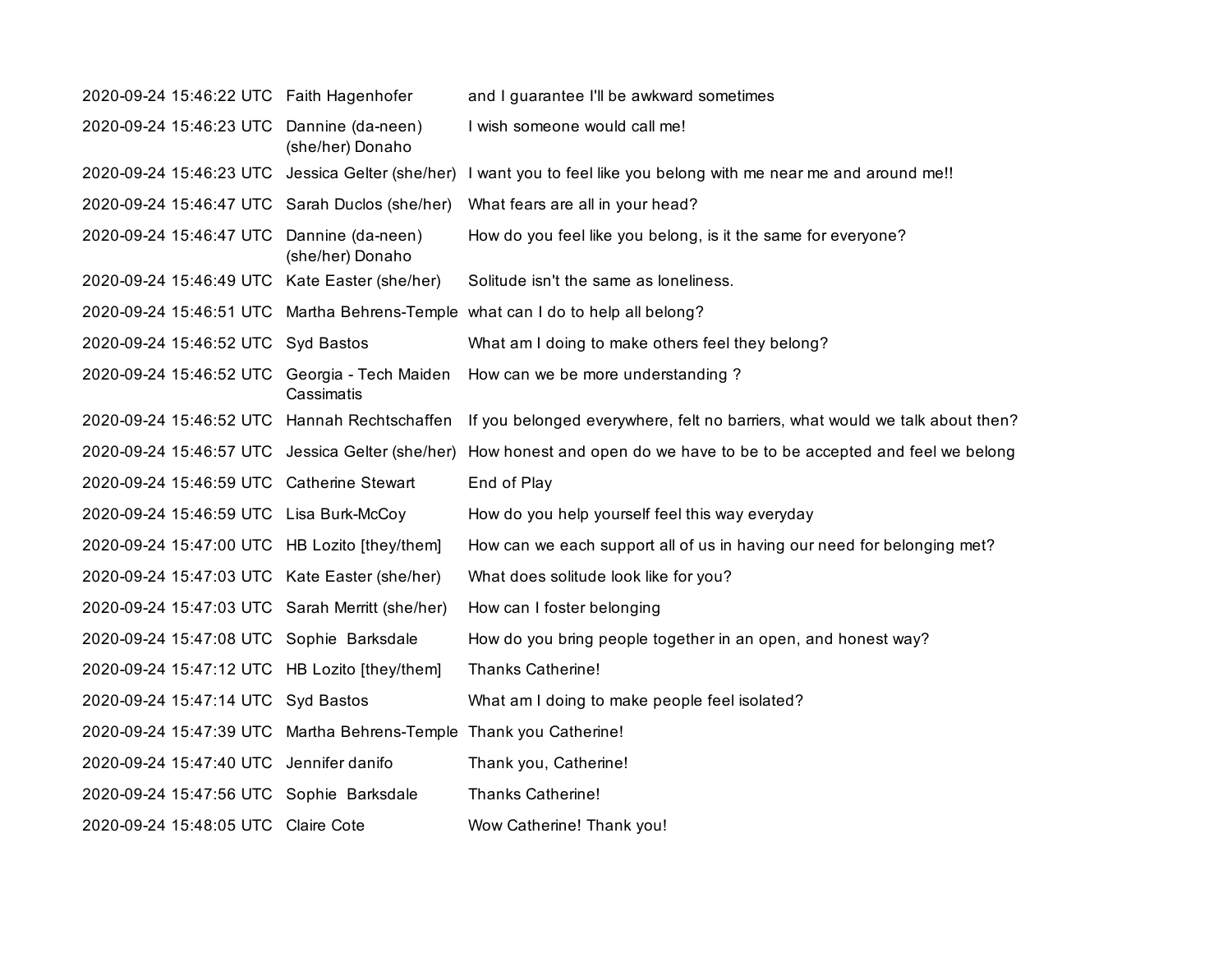| 2020-09-24 15:48:30 UTC Sebastian Mitre                                  |                  | Fantastic!!! Thank you Catherine! That was fun and deep.                                                                                                                                                                                                                                                                                                      |
|--------------------------------------------------------------------------|------------------|---------------------------------------------------------------------------------------------------------------------------------------------------------------------------------------------------------------------------------------------------------------------------------------------------------------------------------------------------------------|
| 2020-09-24 15:48:32 UTC Dannine (da-neen)                                | (she/her) Donaho | Really fun. I want to be a playwrite!                                                                                                                                                                                                                                                                                                                         |
| 2020-09-24 15:49:29 UTC Brianna Drohen                                   |                  | Thank you Catherine! Great to see interaction with participants :)                                                                                                                                                                                                                                                                                            |
| 2020-09-24 15:50:20 UTC Lisa Burk-McCoy                                  |                  | Amazing experience, Catherine - thank you!                                                                                                                                                                                                                                                                                                                    |
| 2020-09-24 15:50:50 UTC Catherine Stewart                                |                  | Questions from Catherine's Elephant-in-the-Room session. 1. What are the "elephants" in<br>your life? What are you afraid to talk about? 2. What questions do you have about this<br>isolating issue? 3. What resources (person, place or thing) that you could share about this<br>isolating issue? 4. How does it feel to discuss these issues in the open? |
|                                                                          |                  | 2020-09-24 15:52:07 UTC Jessica Gelter (she/her) Dance like no one is looking!                                                                                                                                                                                                                                                                                |
| 2020-09-24 15:54:09 UTC Radically Rural                                  |                  | Love your dancing Rachel!                                                                                                                                                                                                                                                                                                                                     |
| 2020-09-24 15:54:46 UTC Sebastian Mitre                                  |                  | LOVE LOVE LOVE THE DANCING !!!!                                                                                                                                                                                                                                                                                                                               |
| 2020-09-24 15:54:58 UTC Jessica Gelter (she/her)                         |                  | That felt so so so good! Thanks Rachel!                                                                                                                                                                                                                                                                                                                       |
| 2020-09-24 15:54:59 UTC Sebastian Mitre                                  |                  | Hadnt done it in a while. It felt great!!!                                                                                                                                                                                                                                                                                                                    |
| 2020-09-24 15:55:03 UTC Jennifer danifo                                  |                  | Go, Rachel!! Thank you for that!                                                                                                                                                                                                                                                                                                                              |
| 2020-09-24 15:55:10 UTC Dannine (da-neen)                                | (she/her) Donaho | Wonderful!                                                                                                                                                                                                                                                                                                                                                    |
| 2020-09-24 15:55:30 UTC Lisa Burk-McCoy                                  |                  | grinning from ear to ear                                                                                                                                                                                                                                                                                                                                      |
| 2020-09-24 15:55:34 UTC Marianne Barthel                                 |                  | <b>Beautiful Rachel!</b>                                                                                                                                                                                                                                                                                                                                      |
| 2020-09-24 15:55:39 UTC Kate Easter (she/her)                            |                  | That was fun!                                                                                                                                                                                                                                                                                                                                                 |
| 2020-09-24 15:57:53 UTC Martha Behrens-Temple that felt so good, thanks! |                  |                                                                                                                                                                                                                                                                                                                                                               |
|                                                                          |                  | 2020-09-24 16:01:37 UTC Jessica Gelter (she/her) Wow, what was that costumed event/dance?                                                                                                                                                                                                                                                                     |
|                                                                          |                  | 2020-09-24 16:01:48 UTC Jessica Gelter (she/her) That set of still frames of the same dance was awesome!                                                                                                                                                                                                                                                      |
|                                                                          |                  | 2020-09-24 16:03:01 UTC Jessica Gelter (she/her) So many great quotes from participants - the unique and specific stories of change.                                                                                                                                                                                                                          |
|                                                                          | Cassimatis       | 2020-09-24 16:03:09 UTC Georgia - Tech Maiden Pleas share the Youtube Link :)                                                                                                                                                                                                                                                                                 |
| 2020-09-24 16:03:10 UTC Sebastian Mitre                                  |                  | Very moving. The magic healing of collective movement and dance                                                                                                                                                                                                                                                                                               |
| 2020-09-24 16:04:01 UTC Shanta Lee Gander                                |                  | I love how different art, like dance, can be used in these ways to build/strengthen community.                                                                                                                                                                                                                                                                |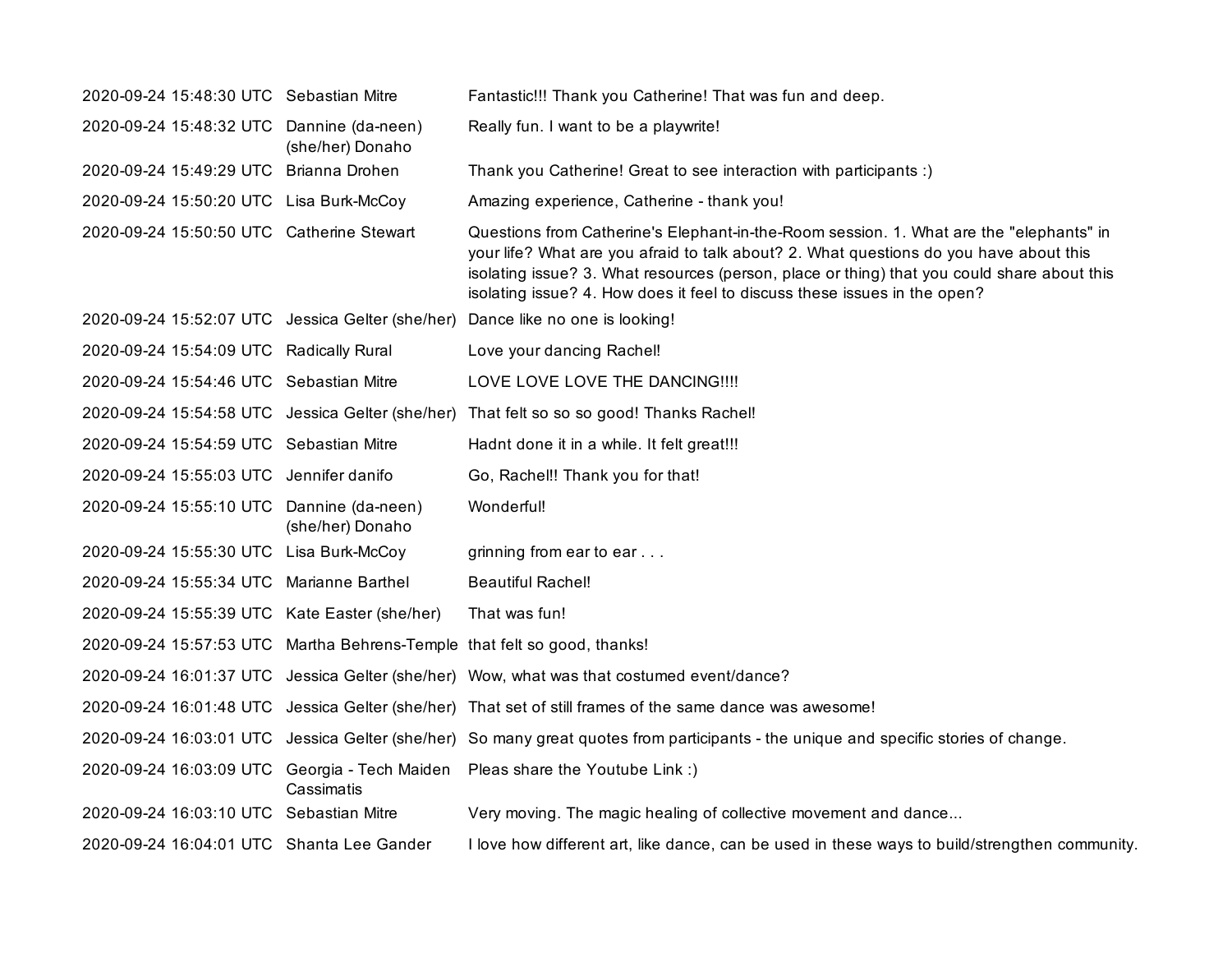| 2020-09-24 16:04:38 UTC Shanta Lee Gander      |                             | Rachel Brice thank you for bringing this to us and Catherine Stewart thank you for the<br>Elephant-in-the-room exercises.                 |
|------------------------------------------------|-----------------------------|-------------------------------------------------------------------------------------------------------------------------------------------|
| 2020-09-24 16:04:38 UTC Sebastian Mitre        |                             | BRAVOOOOOO0!!!                                                                                                                            |
| 2020-09-24 16:04:38 UTC Lisa Burk-McCoy        |                             | Yes Shanta - joyful community!                                                                                                            |
|                                                |                             | 2020-09-24 16:04:39 UTC Jessica Gelter (she/her) YES! Thank you for sharing that!                                                         |
| 2020-09-24 16:05:01 UTC Sarah Duclos (she/her) |                             | Would love to get a link to that video!                                                                                                   |
| 2020-09-24 16:05:10 UTC Jennifer danifo        |                             | Beautiful. Thanks for sharing!                                                                                                            |
| 2020-09-24 16:05:15 UTC Lisa Burk-McCoy        |                             | LOVE the intergenerational elements                                                                                                       |
| 2020-09-24 16:08:39 UTC Jennifer danifo        |                             | I'm struck by how DAPpers kept focus on what matters during the pandemic: staying<br>connected. Centers connection and relationships. < 3 |
| 2020-09-24 16:10:14 UTC Sophie Barksdale       |                             | This is amazing Rachel, Thank you!                                                                                                        |
| 2020-09-24 16:10:24 UTC Georgia - Tech Maiden  | Cassimatis                  | https://www.youtube.com/watch?time_continue=1&v=Zik7NhUw6xk&feature=emb_logo                                                              |
|                                                |                             | 2020-09-24 16:10:40 UTC Martha Behrens-Temple Dance is SO important, thank you Rachel!                                                    |
|                                                | Cassimatis                  | 2020-09-24 16:10:41 UTC Georgia - Tech Maiden Link to the video we just watched from Rachel!                                              |
| 2020-09-24 16:11:02 UTC Sebastian Mitre        |                             | Thanks Georgia!                                                                                                                           |
| 2020-09-24 16:11:05 UTC Georgia - Tech Maiden  | Cassimatis                  | http://www.asap-brown.org/dance-for-all-people                                                                                            |
| 2020-09-24 16:11:06 UTC Sebastian Mitre        |                             | Thank you Rachel!!!                                                                                                                       |
| 2020-09-24 16:11:18 UTC Lisa Burk-McCoy        |                             | Thank you, Rachel! Kisses to your grandbaby! <3                                                                                           |
| 2020-09-24 16:14:16 UTC Rachel Balaban         |                             | It was my pleasure!!                                                                                                                      |
| 2020-09-24 16:17:38 UTC Shanta Lee Gander      |                             | HB Lozito great interview and so powerful to hear it. Thank you for sharing this with us.                                                 |
| 2020-09-24 16:17:44 UTC Sarah Duclos (she/her) |                             | Wow <sup>V</sup>                                                                                                                          |
| 2020-09-24 16:18:01 UTC Ain Thompson           | [they/them]                 | So powerful. Thank you. < 3                                                                                                               |
| 2020-09-24 16:18:37 UTC                        | Eva Westheimer<br>(she/her) | Yes, so wonderful to hear stories direct from people's voices <3                                                                          |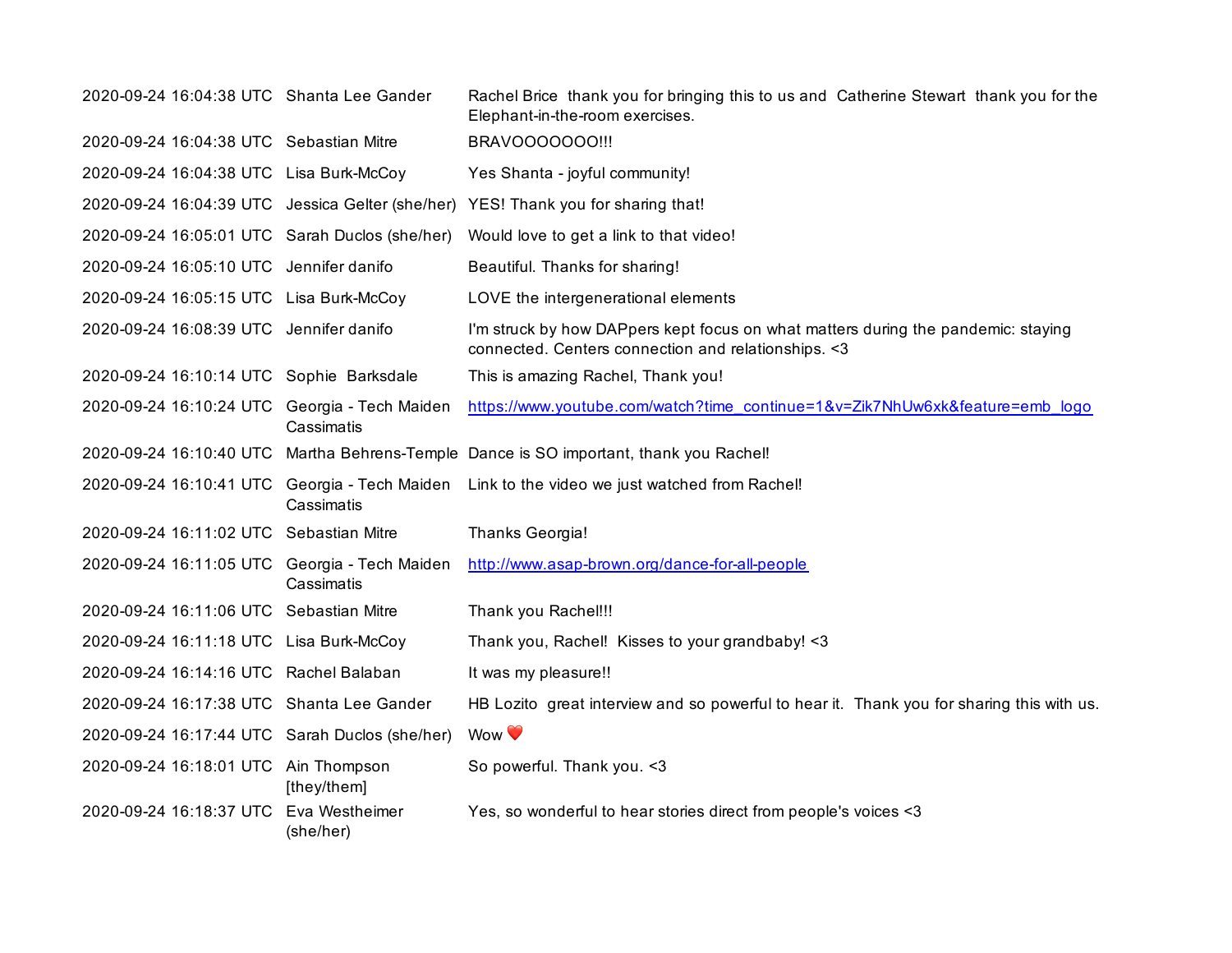| 2020-09-24 16:18:40 UTC Jennifer danifo                                 |            | Thanks, HB. Makes such a difference to hear these stories from the people who lived the<br>history. Adds such richness.                                                                                                                                  |
|-------------------------------------------------------------------------|------------|----------------------------------------------------------------------------------------------------------------------------------------------------------------------------------------------------------------------------------------------------------|
| 2020-09-24 16:20:05 UTC anthony poore                                   |            | HB is an AV Wizard!!                                                                                                                                                                                                                                     |
| 2020-09-24 16:23:12 UTC Lisa Burk-McCoy                                 |            | WOW - amazing voices. I love how the listeners are as much a part of the story as the<br>person telling it.                                                                                                                                              |
| 2020-09-24 16:23:16 UTC Matt Thomas                                     |            | Thanks HB Lozito [they/them] for keeping our queer history alive!                                                                                                                                                                                        |
| 2020-09-24 16:25:20 UTC Georgia - Tech Maiden                           | Cassimatis | <b>WHAT?!?!?!?</b>                                                                                                                                                                                                                                       |
| 2020-09-24 16:25:21 UTC Robin Cherof (she/hers) Fantastic !!            |            |                                                                                                                                                                                                                                                          |
| 2020-09-24 16:25:27 UTC Georgia - Tech Maiden THAT'S AMAZING !!!!       | Cassimatis |                                                                                                                                                                                                                                                          |
| 2020-09-24 16:25:49 UTC Jennifer danifo                                 |            | YESSSS, congrats!                                                                                                                                                                                                                                        |
| 2020-09-24 16:25:50 UTC Hannah Rechtschaffen So incredible!! < 3        |            |                                                                                                                                                                                                                                                          |
| 2020-09-24 16:25:51 UTC Jessica Gelter (she/her) YES! That's great!     |            |                                                                                                                                                                                                                                                          |
| 2020-09-24 16:25:51 UTC Sarah Duclos (she/her)                          |            | Incredible!                                                                                                                                                                                                                                              |
|                                                                         |            | 2020-09-24 16:25:57 UTC Robin Cherof (she/hers) omg that's soooooooo great                                                                                                                                                                               |
| 2020-09-24 16:25:58 UTC Kate Easter (she/her)                           |            | YAY! That's so exciting.                                                                                                                                                                                                                                 |
| 2020-09-24 16:25:58 UTC Claire Cote                                     |            | HB Lozito Wonderful project, interviews and stories. The collection and sharing of these<br>individual experiences and stories is so powerful. I love the way you brought it into the<br>space with the exhibit and dance party and marker. Wow so cool! |
| 2020-09-24 16:26:06 UTC Jessica Gelter (she/her) Making history visible |            |                                                                                                                                                                                                                                                          |
| 2020-09-24 16:26:26 UTC Georgia - Tech Maiden BRAVO !!!!                | Cassimatis |                                                                                                                                                                                                                                                          |
| 2020-09-24 16:26:29 UTC Faith Hagenhofer                                |            | i love that marker!!                                                                                                                                                                                                                                     |
| 2020-09-24 16:26:54 UTC Jessica Gelter (she/her) Pop those in the chat! |            |                                                                                                                                                                                                                                                          |
|                                                                         |            | 2020-09-24 16:27:09 UTC Robin Cherof (she/hers) i wish you could hear us clapping                                                                                                                                                                        |
| 2020-09-24 16:27:20 UTC Sebastian Mitre                                 |            | <b>CLAPS CLAPS</b>                                                                                                                                                                                                                                       |
| 2020-09-24 16:27:21 UTC Sophie Barksdale                                |            | Thank you HB! Can you add those links into the chat?                                                                                                                                                                                                     |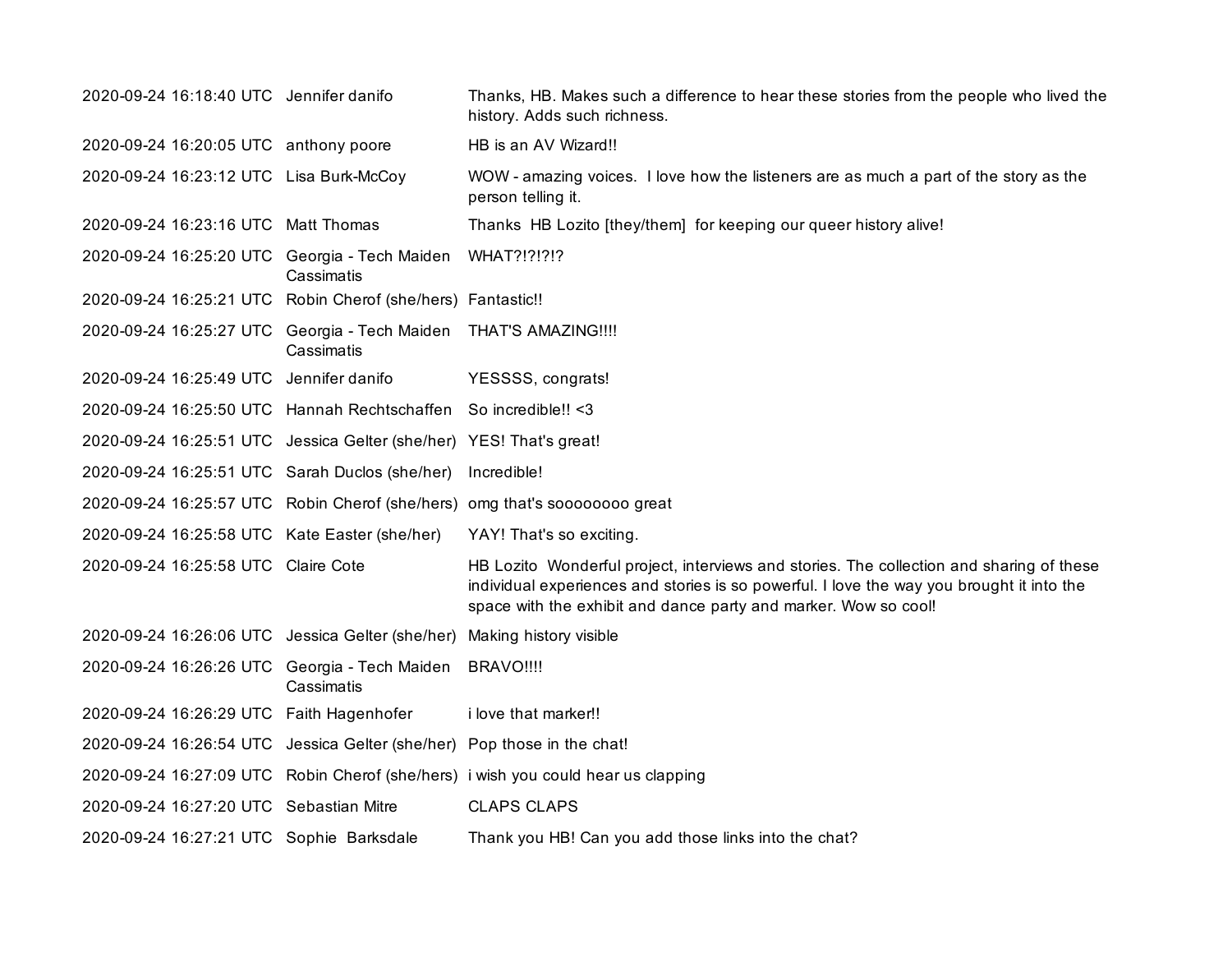| 2020-09-24 16:27:24 UTC Eva Westheimer         | (she/her)   | Thank you so much, HB!                                                                                                                                                                                                                                                                                         |
|------------------------------------------------|-------------|----------------------------------------------------------------------------------------------------------------------------------------------------------------------------------------------------------------------------------------------------------------------------------------------------------------|
| 2020-09-24 16:27:40 UTC HB Lozito [they/them]  |             | RFD MAGAZINE (BACK ISSUES) - https://www.rfdmag.org/back-issues.phpCOUNTRY<br>QUEERS - https://countryqueers.com/oral-histories/ THE SEXUAL MINORITY ARCHIVES -<br>https://sexualminoritiesarchives.wordpress.com/the-collections/THE LESBIAN HOME MOVIE<br>PROJECT - https://www.lesbianhomemovieproject.org/ |
| 2020-09-24 16:27:41 UTC Kate Easter (she/her)  |             | Robin Cherof (she/hers) --- YES. So much clapping happening here.                                                                                                                                                                                                                                              |
| 2020-09-24 16:27:41 UTC Ain Thompson           | [they/them] | That was so awesome! More Andrews' Inn interviews are on the Out in the Open website!<br>https://www.weareoutintheopen.org/andrews-inn-oral-history-project.html                                                                                                                                               |
| 2020-09-24 16:27:42 UTC HB Lozito [they/them]  |             | DIGITAL TRANSGENDER ARCHIVE - https://www.digitaltransgenderarchive.net/ONE<br>ARCHIVES (Look for the eye for online items) -<br>http://www.oac.cdlib.org/institutions/ONE+National+Gay+and+Lesbian+Archives                                                                                                   |
| 2020-09-24 16:27:43 UTC Shanta Lee Gander      |             | Love the textures of this project HB Lozito                                                                                                                                                                                                                                                                    |
| 2020-09-24 16:27:44 UTC Sarah Duclos (she/her) |             | Popolo is delicious!                                                                                                                                                                                                                                                                                           |
| 2020-09-24 16:27:48 UTC HB Lozito [they/them]  |             | If you want to do your own research! :)                                                                                                                                                                                                                                                                        |
|                                                |             | 2020-09-24 16:27:57 UTC Martha Behrens-Temple Great research, love these stories, thanks!                                                                                                                                                                                                                      |
| 2020-09-24 16:29:04 UTC Faith Hagenhofer       |             | Can you speak to rural studio artists in the community connecting work?                                                                                                                                                                                                                                        |
| 2020-09-24 16:30:18 UTC Lisa Burk-McCoy        |             | HB - the digital transgender archive link is not an active link. Is there another link you can<br>share for this?                                                                                                                                                                                              |
| 2020-09-24 16:31:01 UTC HB Lozito [they/them]  |             | Lisa Burk-McCoy maybe I had a typo! here's a link that should work:<br>https://www.digitaltransgenderarchive.net/                                                                                                                                                                                              |
| 2020-09-24 16:31:12 UTC HB Lozito [they/them]  |             | Oh, yes, it ran into the ONE Archives link                                                                                                                                                                                                                                                                     |
| 2020-09-24 16:31:33 UTC HB Lozito [they/them]  |             | Thanks all, very happy to connect further about these topics any time!<br>HB@weareoutintheopen.org :)                                                                                                                                                                                                          |
| 2020-09-24 16:33:03 UTC Lisa Burk-McCoy        |             | that's it - thank you!                                                                                                                                                                                                                                                                                         |
| 2020-09-24 16:33:28 UTC HB Lozito [they/them]  |             | Same happened with the RFD link. Here's that again: https://www.rfdmag.org/back-<br>issues.php                                                                                                                                                                                                                 |
| 2020-09-24 16:33:28 UTC craig stockwell        |             | Anthony can you please mute yourself? We're listening to the typing!                                                                                                                                                                                                                                           |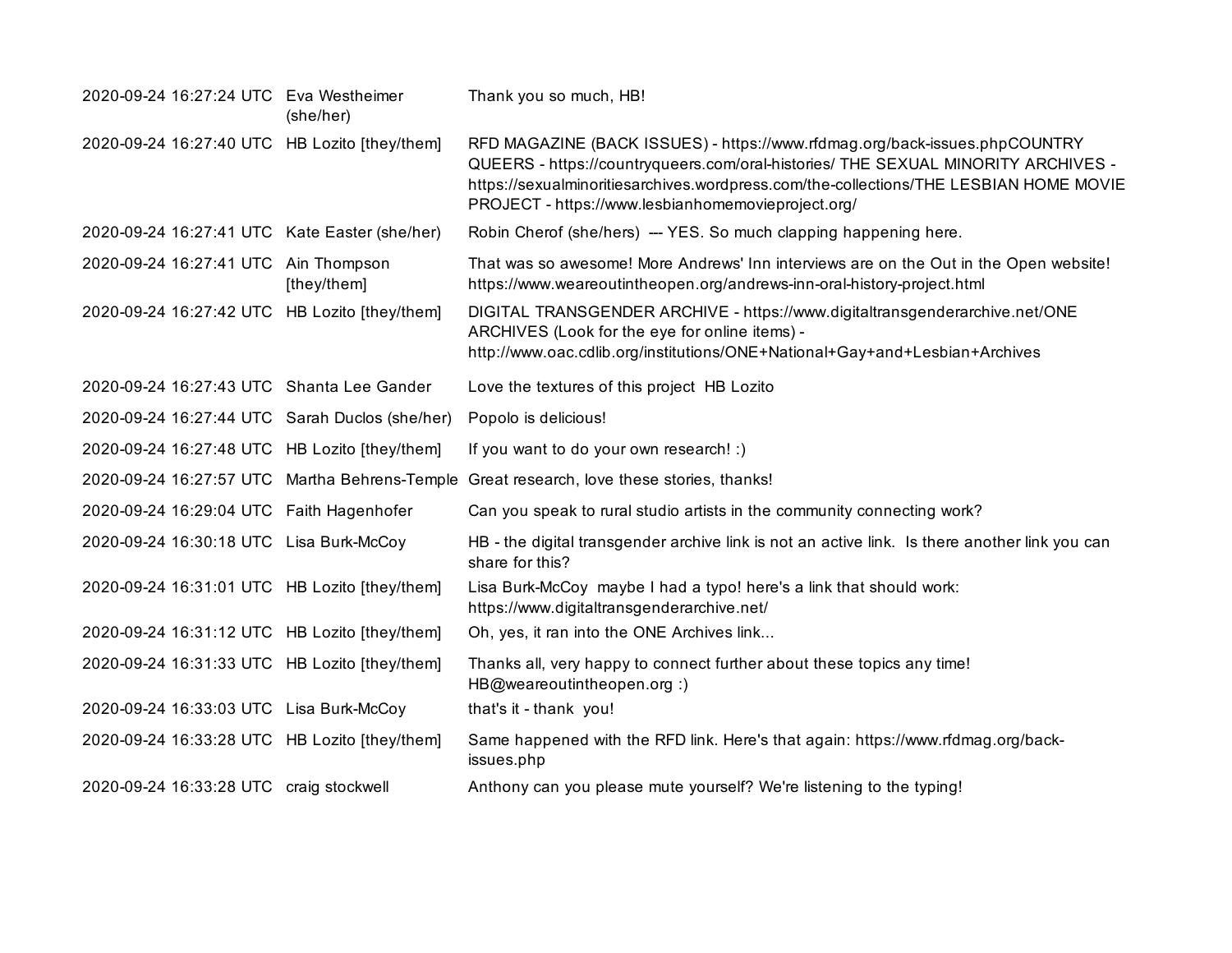| 2020-09-24 16:36:08 UTC Catherine Stewart                          |             | If you'd like to see the new short play on Belonging that we as a community created in<br>under three minutes, you should be able to view it at this link. Thank you for being<br>playwrights today, these are your words. Collated but not edited -<br>https://docs.google.com/document/d/1_F2oOdfeNp9Irp7I2I2UdbIzJ-<br>OxnYIOHRWoOrSnT9M/edit?usp=sharing |
|--------------------------------------------------------------------|-------------|--------------------------------------------------------------------------------------------------------------------------------------------------------------------------------------------------------------------------------------------------------------------------------------------------------------------------------------------------------------|
| 2020-09-24 16:36:20 UTC Sebastian Mitre                            |             | We can individually mute Anthony                                                                                                                                                                                                                                                                                                                             |
| 2020-09-24 16:36:23 UTC anthony poore                              |             | Take your time Barbara.                                                                                                                                                                                                                                                                                                                                      |
|                                                                    |             | 2020-09-24 16:36:47 UTC Jessica Gelter (she/her) We can stretch a little bit to 1, since we are butting up against lunch.                                                                                                                                                                                                                                    |
| 2020-09-24 16:38:25 UTC Sebastian Mitre                            |             | Thank you Barbara!!1                                                                                                                                                                                                                                                                                                                                         |
| 2020-09-24 16:38:53 UTC Georgia - Tech Maiden                      | Cassimatis  | All speakers can come back to videos and sounds!                                                                                                                                                                                                                                                                                                             |
| 2020-09-24 16:39:23 UTC Barbara Schaffer Bacon A Guide to Defining |             |                                                                                                                                                                                                                                                                                                                                                              |
| 2020-09-24 16:39:51 UTC Syd Bastos                                 |             | This guide is great! Looking forward to seeing all of it!                                                                                                                                                                                                                                                                                                    |
| 2020-09-24 16:40:05 UTC Kate Easter (she/her)                      |             | Catherine Stewart - thank you for that. Can you remind me of your organization's name?                                                                                                                                                                                                                                                                       |
| 2020-09-24 16:40:32 UTC Catherine Stewart                          |             | New Hampshire Theatre Project, www.nhtheatreproject.org                                                                                                                                                                                                                                                                                                      |
| 2020-09-24 16:40:50 UTC Sarah Duclos (she/her)                     |             | Barbara: Ideally an impact management plan would be in place BEFORE a project begins,<br>but as impact becomes more important, often organizations are having to retrofit that<br>process. Any tips?                                                                                                                                                         |
| 2020-09-24 16:44:37 UTC Ain Thompson                               | [they/them] | (Out in the Open staff member here) haha, no, we love it too! The community dictating<br>where we go feels so genuine and ends up being so impactful for all of us. :)                                                                                                                                                                                       |
| 2020-09-24 16:44:45 UTC HB Lozito [they/them]                      |             | :D                                                                                                                                                                                                                                                                                                                                                           |
|                                                                    |             | 2020-09-24 16:45:39 UTC Barbara Schaffer Bacon THE SOCIAL PROFIT HANDBOOK                                                                                                                                                                                                                                                                                    |
| 2020-09-24 16:45:57 UTC Sebastian Mitre                            |             | Barbara thank you for that, among other things I do collaborative murals. This is very helpful<br>to talk about outcomes when presenting it to funding partners.                                                                                                                                                                                             |
| 2020-09-24 16:46:01 UTC Jennifer danifo                            |             | We have to fund the discovery process too!                                                                                                                                                                                                                                                                                                                   |
| 2020-09-24 16:46:16 UTC Ain Thompson                               | [they/them] | Thank you Catherine, Rachel, and Anthony for bringing up and responding to those points<br>about funders and program evolution. This conversation is really valuable to me as a<br>development person!                                                                                                                                                       |
| 2020-09-24 16:49:27 UTC Sebastian Mitre                            |             | What was the guide again? A Guide to Defining???                                                                                                                                                                                                                                                                                                             |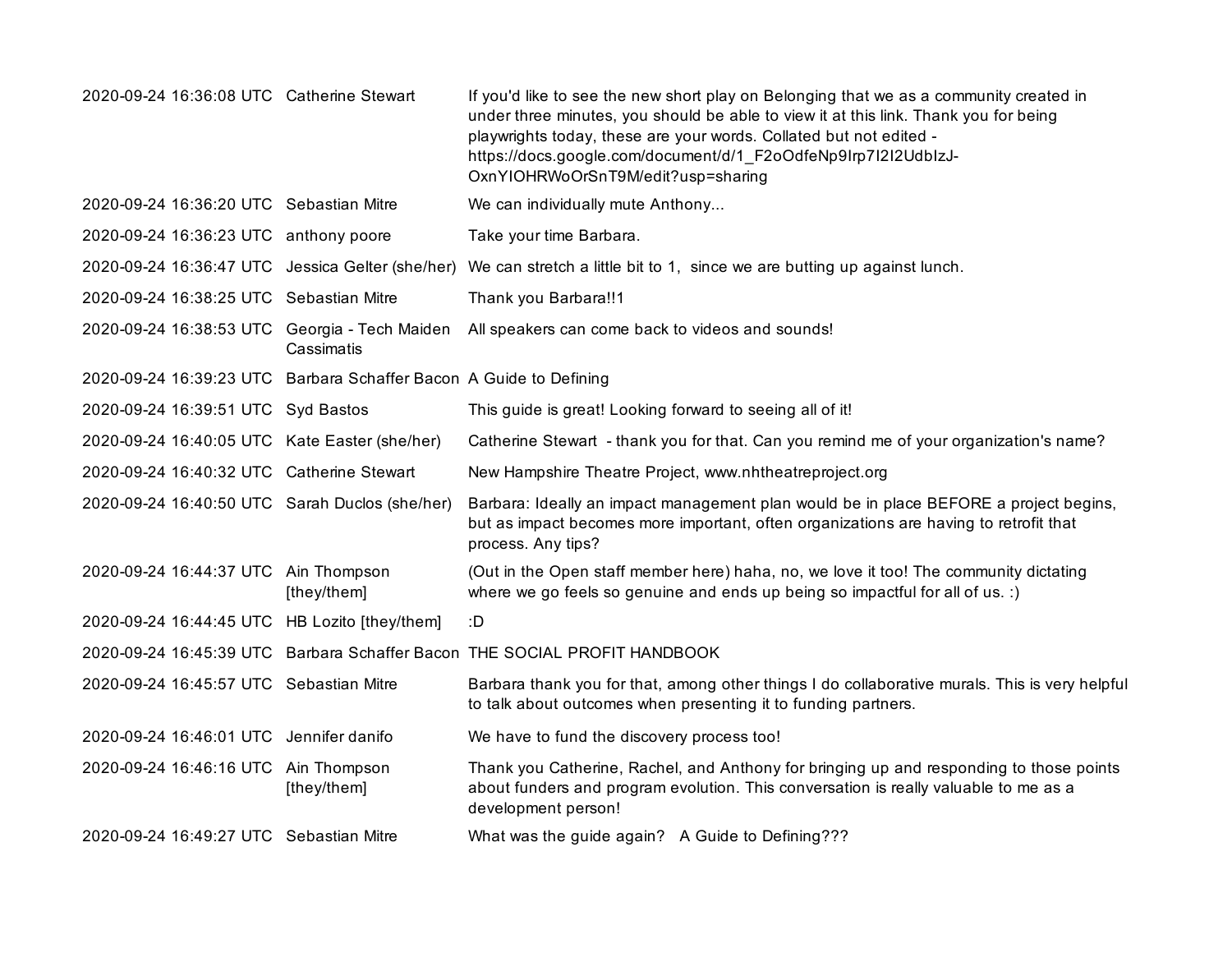| 2020-09-24 16:50:02 UTC Claire Cote                          |           | Barbara Schaffer Bacon Is this the guide link?<br>https://www.animatingdemocracy.org/continuum-impact-guide                                             |
|--------------------------------------------------------------|-----------|---------------------------------------------------------------------------------------------------------------------------------------------------------|
| 2020-09-24 16:50:11 UTC Sophie Barksdale                     |           | Thank you Barbara for your piece, is the social profit handbook and the guide links? If so,<br>it's not working for me - where would I find these docs? |
|                                                              |           | 2020-09-24 16:50:33 UTC Barbara Schaffer Bacon A gude to defining social and civic outcomes and indicators. it is a tool kit                            |
|                                                              |           | 2020-09-24 16:51:34 UTC Barbara Schaffer Bacon http://www.socialprofithandbook.com/aboutthebook                                                         |
| 2020-09-24 16:51:39 UTC Sebastian Mitre                      |           | http://animatingdemocracy.org/sites/default/files/pictures/continuum/Continuum%20Final 09.<br>05.17.pdf                                                 |
|                                                              |           | 2020-09-24 16:51:45 UTC Barbara Schaffer Bacon http://animatingdemocracy.org/continuum-impact-guide                                                     |
| 2020-09-24 16:53:03 UTC Hannah Rechtschaffen                 |           | Thank you all SO much!!                                                                                                                                 |
| 2020-09-24 16:53:08 UTC Sarah Merritt (she/her)              |           | Thank you!                                                                                                                                              |
| 2020-09-24 16:53:12 UTC Sebastian Mitre                      |           | Thank you                                                                                                                                               |
| 2020-09-24 16:53:14 UTC Sarah Duclos (she/her)               |           | Wonderful conversation, thank you!                                                                                                                      |
| 2020-09-24 16:53:18 UTC Sophie Barksdale                     |           | THANK YOU all so much!! This has been really valuable!                                                                                                  |
| 2020-09-24 16:53:20 UTC Kate Easter (she/her)                |           | CLAP CLAP CLAP This was wonderful.                                                                                                                      |
| 2020-09-24 16:53:36 UTC Amy Andersen                         | (She/Her) | Thanks, allgreat session!                                                                                                                               |
| 2020-09-24 16:53:37 UTC anthony poore                        |           | nhhumanities.org/celebrate                                                                                                                              |
| 2020-09-24 16:53:37 UTC Lisa Burk-McCoy                      |           | Thank you all for sharing your work. This has been a remarkable conversation!                                                                           |
| 2020-09-24 16:53:49 UTC Syd Bastos                           |           | Thank you panelists for the great living examples of building community and for the tools to<br>measure success!                                        |
| 2020-09-24 16:53:53 UTC HB Lozito [they/them]                |           | Thanks y'all! Really fun. Happy to connect with any of you all. Feel free to reach me here -<br>HB@weareoutintheopen.org and weareoutintheopen.org      |
| 2020-09-24 16:54:19 UTC Dominique Miller                     |           | Thanks!                                                                                                                                                 |
| 2020-09-24 16:54:21 UTC Claire Cote                          |           | Thanks!                                                                                                                                                 |
| 2020-09-24 16:54:23 UTC Martha Behrens-Temple thanks to all! |           |                                                                                                                                                         |
| 2020-09-24 16:54:23 UTC Marianne Barthel                     |           | bye!                                                                                                                                                    |